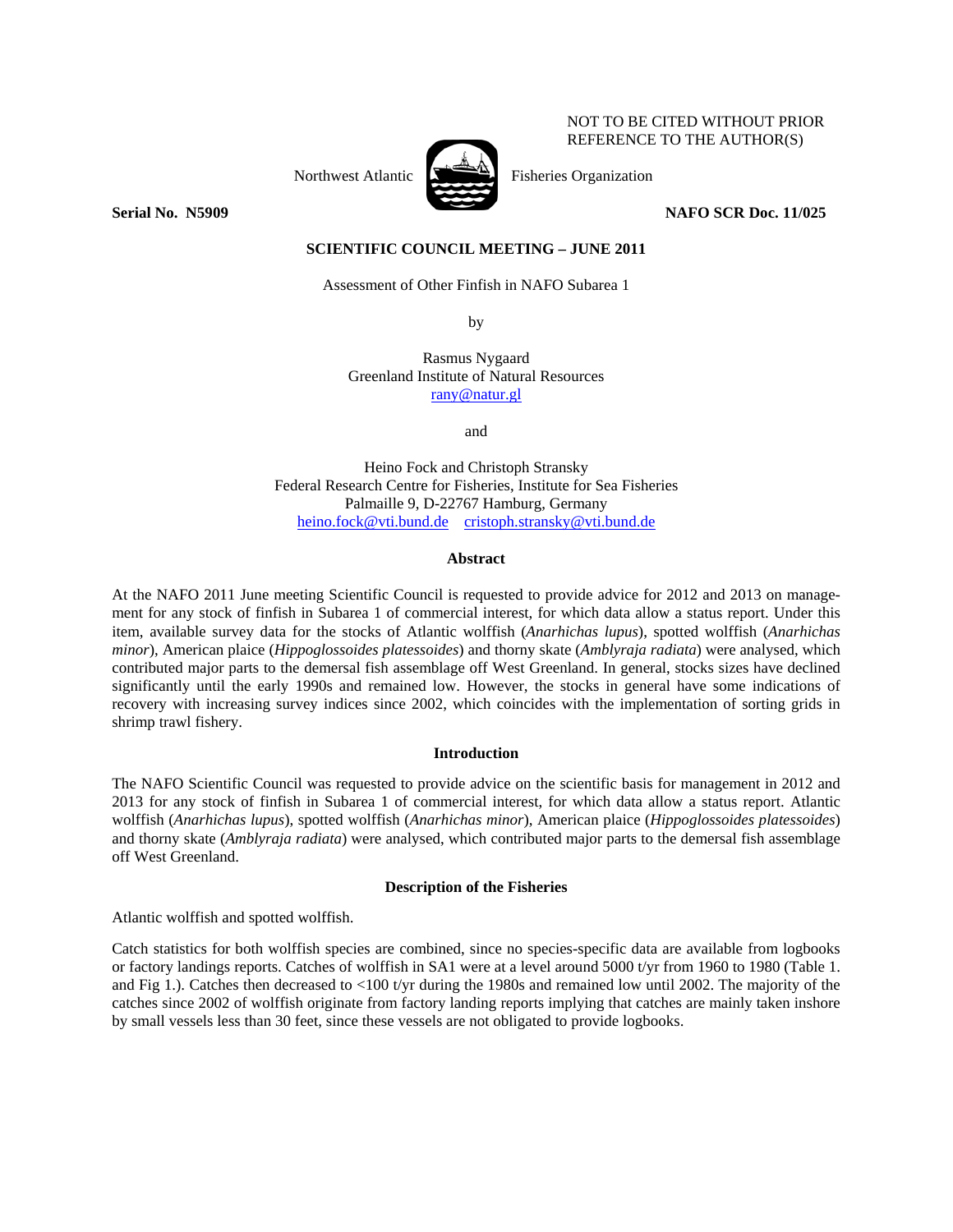American plaice

Catches of American plaice developed during the 1970s, decreased in the beginning of the 1980s and has been at a very low level since then (Table 1. and Fig 2). The potential by-catches of skates are unlikely to have been included in the catch statistics.

### Thorny skate

Catches of thorny skate are reported as skates combined (SKA), but it seems likely that thorny skate constitutes a significant proportion of the reported catches. Catches or reporting seems to have been sporadic but were  $>100$  t/yr in 1984 and 1985 (Table 1. and Fig 3.). Since then catches seems to have been insignificant.

All of these species are also taken as by-catch in the trawl fisheries directed to shrimp, cod, redfish and Greenland halibut. To reduce the number of juvenile fish discarded in the trawl fishery targeting shrimp, sorting grids have been mandatory since October 2000 (fully implemented offshore since 2002), resulting in a nearly complete protection of larger individual depending on the species in question. The by-catch of juvenile finfish discarded in the shrimp fishery after the implementation of sorting grids has been estimated to  $\sim 0.24$  % American plaice,  $\sim 0.01\%$ Atlantic wolffish and ~0.001% spotted wolffish, of the shrimp catch. The catch figures do not include the weight of fish discarded by the trawl fisheries directed to shrimp. In recent years, there have been no reported catches or bycatch of American plaice or skates in either logbooks or factory landing reports from SA1.

#### **Assessment**

Due to a lack of adequate commercial data no analytical assessment could be formulated. Therefore, the assessment was based on survey indices.

# **Commercial fishery data**

No data on length distribution in catches were available. Wolffish do appear in the logbooks but since wolffish are not the target species no CPUE is presented. Skates and American plaice do not appear in logbooks or in factory landings reports. Also, no quantitative information on the amount of juvenile fish discarded in the by-catches of the shrimp fishery was available.

### **Survey data**

*The EU-Germany groundfish survey*. Annual abundance and biomass indices were derived from stratified-random bottom trawl surveys commencing in 1982, covering NAFO 1BCDEF from the 3-mile limit to the 400 m isobaths (SCR 11/04).

The *Greenland shrimp fish survey*. Annual abundance and biomass indices were derived from the random stratified bottom trawl survey commencing in 1988, covering NAFO 1ABCDEF from 50 to 600 m isobaths (SCR 11/24).

Spotted wolffish:

Biomass indices decreased significant in the 1980s in the EU-Germany groundfish survey, but increased in both surveys after 2000 to above average levels (Fig 4.). No distinct new incoming year classes were observed prior to the increasing biomasses and the surveys may not fully cover the distribution of this stock. The stock consists of all sizes including very large individuals with no signs of distinct year-classes, except for a mode at 12 cm in 2010 (Fig 9).

Atlantic wolffish: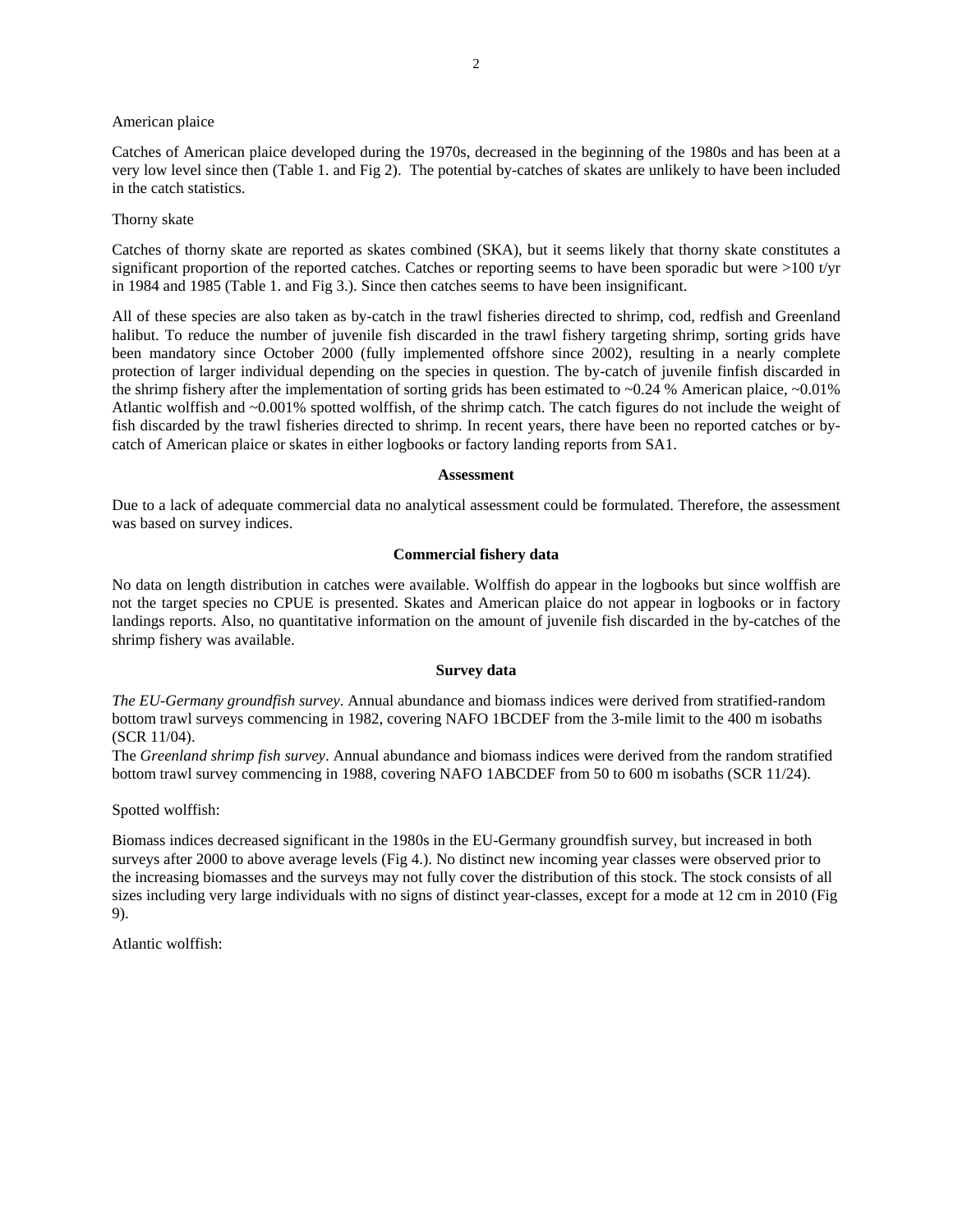Biomass indices decreased significant in the 1980s in the EU-Germany groundfish survey (Fig. 4). From 2002 to 2005 biomass indices increased in both surveys to above average levels. After 2005 the biomass has shown a decreasing trend in both surveys. The stock is mainly composed of individuals less than 45 cm with almost no individuals above 60 cm (Fig 9). The Atlantic wolffish spawning stock biomass was estimated assuming knife edge maturity at 35 cm applied to the length disaggregated abundance indices derived from the EU-German survey. Recruitment was estimated as the abundance of length groups 15-20 cm, taken as proxies for Atlantic wolffish recruitment at age 3.

Since 1982, the SSB decreased drastically and remained severely depleted until the early 1990s (Fig. 5). In contrast, recruitment increased almost continuously until 1994 and has varied considerably since then. The SSB plotted against recruitment at age 3 reveals decreasing values of both SSB and recruitment (Fig 6). The stock is mainly composed of small fish below 45 cm (Fig 9), which might imply a certain recovery potential. However, in during the past 5 years both SSB and recruitment has been at a low level.

### American plaice:

Biomass indices decreased significant in the 1980s in the EU-Germany groundfish survey. From 2002 to 2005 biomass indices increased somewhat, but has since then decreased again. The general trend has however been increasing during the past decade (Fig. 4). American plaice SSB was derived from German length disaggregated abundance indices to which a length-maturity ogive was applied. During 1982-91, the SSB decreased continuously and remained low until 2002 (Fig. 7). SSB increased in 2003 and 2004, but is still considered to be at low level compared to the early and mid-1980s. Recruitment is presented as abundance of small fish 15-20 cm representing age group 5 and indicates an increase above the average level in 2003 and 2004. From 2005 to 2009, both SSB and recruitment decreased to pre 2003 levels. In 2010 however SSB has increased again and the highest recruitment value is seen since the 1980s. The SSB plotted against recruitment at age 5 reveals decreasing values of both SSB and recruitment, with a few incidents of high recruitment (Fig 8). The stock is mainly composed of individuals less than 35 cm (Fig 9.).

#### Thorny skate:

Biomass indices decreased significant in the 1980s in the EU-Germany groundfish survey and have remained at low levels since 1991 (Fig 4.). In the Greenland shrimp-fish survey some of the lowest index values are found within last 6 years. Length distributions of thorny skate typically reveals clear modes at 12-13 cm but also at 43 to 45 cm (Fig 9).

#### **Assessment results**

### Spotted wolffish

Biomass indices for spotted wolffish are currently above average values in the EU-Germany groundfish survey. No new distinct year-classes can be identified in the length distributions in past years, and the increasing biomasses since 2002 may rely on immigration from areas not covered by the surveys. This could be inshore where the majority of wolffish catches takes place. The stock cannot reliably be assessed with the given data.

### Atlantic wolffish

The Atlantic wolffish stock in SA1 is mainly composed of small individuals. After an apparent increase in biomass from 2002 to 2005 the indices have decreased again in the EU-Germany groundfish survey, and indices are far below the values of the beginning of the time series. Nevertheless, the Stock of Atlantic wolffish has shown some recovery potential due to increased recruitment and slightly increasing biomass trends in the past decade.

#### American plaice

The stock of American plaice has shown recovery potential with incidents of higher recruitment and increasing biomass indices in both surveys since 2002. Nevertheless, the biomass indices of the EU-Germany groundfish survey are far below their initial values of the 1980s. The stock is mainly composed of individuals less than 30 cm. The stock must be regarded below appropriate levels.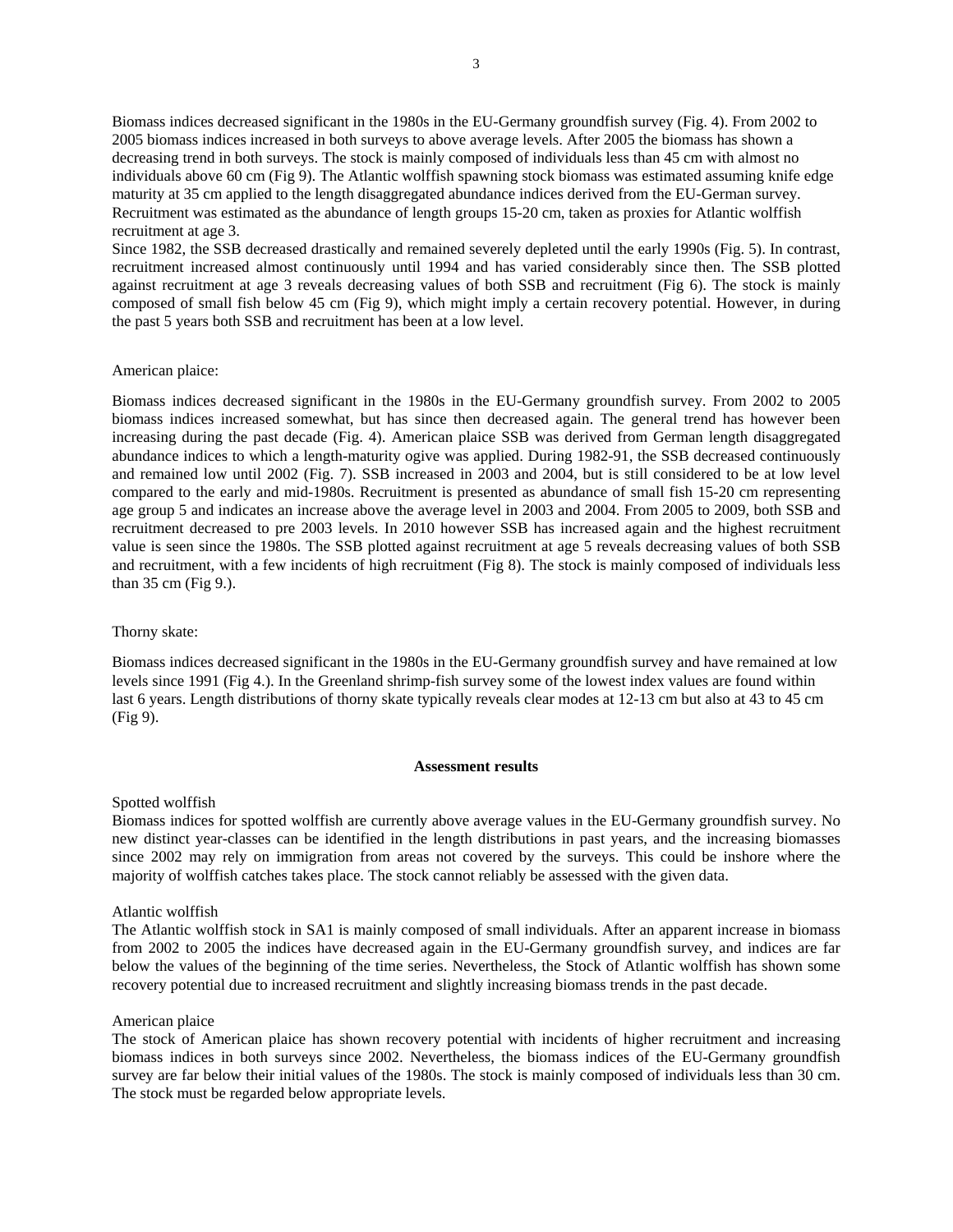Thorny skate

Length distributions of thorny skate typically reveals clear modes at 12-13 cm but also at 43 to 45 cm. Biomass indices in both surveys are far below their initial values, and the stock seems to be in a poor condition.

The general increasing indices of all species (except thorny skate) since 2002 coincides with the full implementation of sorting grids in the trawl fishery directed to shrimp, which could imply the success of these initiatives. It is recommendable that sorting grid should also be fully implemented on the smaller vessels targeting shrimp inshore.

# **References**

Fock H. and Stransky C.2011. Stock abundance Indices and Length Compositions of Demersal redfish and other finfish in NAFO Sub-area 1 and near bottom water temperatur derived from the EU-Germany bottom trawl survey 1982-2010. NAFO SCR Doc. 11/04, Ser. No. N5882:1-26.

Siegstad, H. 2011. Denmark/Greenland Research Report for 2010. NAFO SCS Doc. 11/10, Ser. No. N5901 1-8.

Nygaard R. and Jørgensen O.A. 2011. Biomass and abundance of demersal fish stocks off West Greenland estimated from the Greenland Shrimp-Fish Survey, 1988-2010. NAFO SCR Doc. 11/24, Ser. No. N5908.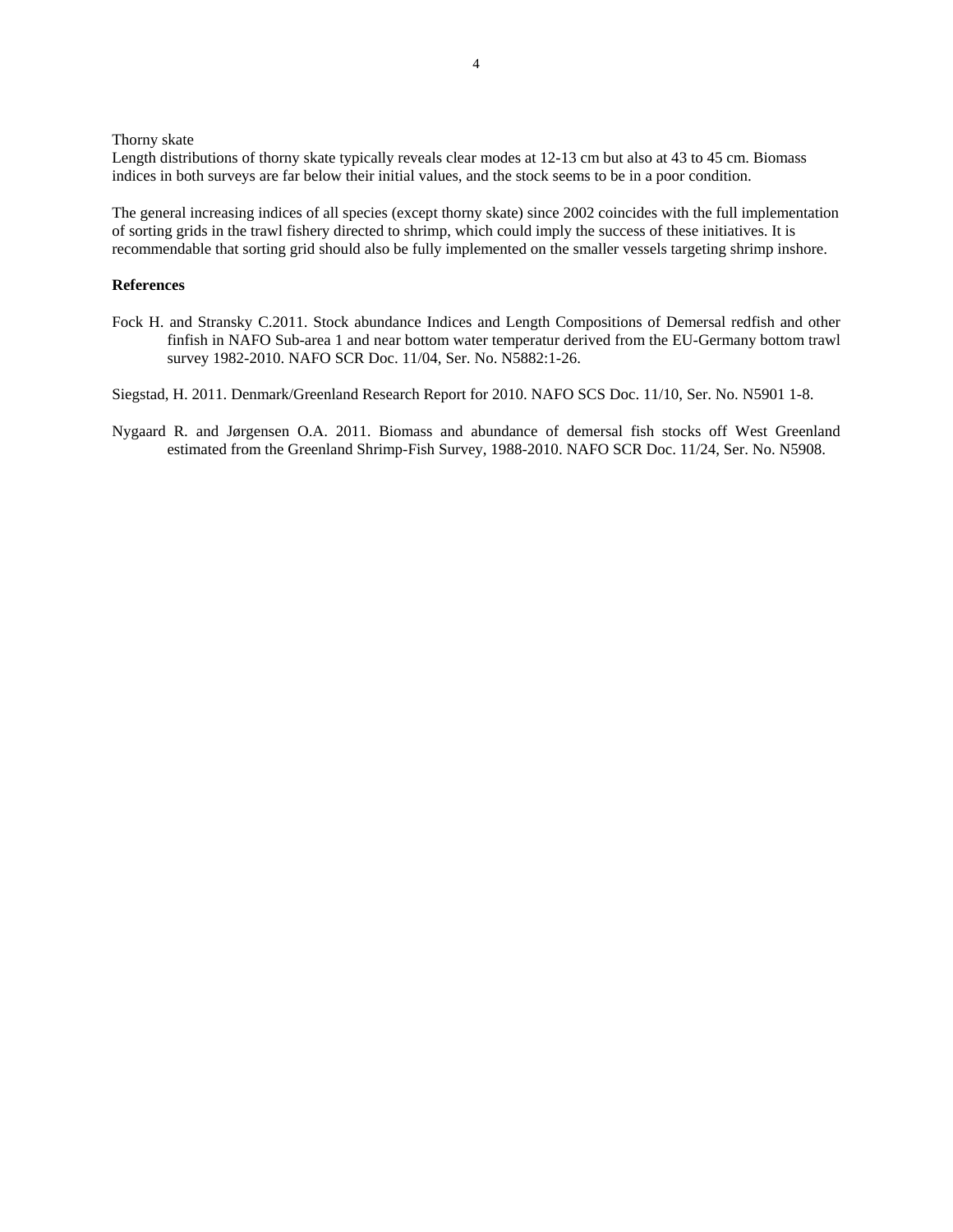| Year | Wolffish          | American plaice          | <b>Skates</b>                              |
|------|-------------------|--------------------------|--------------------------------------------|
| 1960 | 4403              | $\overline{15}$          |                                            |
| 1961 | 5560              |                          |                                            |
| 1962 | 4943              | 9                        | $\frac{2}{2}$                              |
| 1963 | 6113              | 44                       | $\overline{9}$                             |
| 1964 | 4853              | 5                        | 11                                         |
| 1965 | 5779              | 43                       | 3                                          |
| 1966 | 5385              | 14                       | 9                                          |
| 1967 | 5123              | 58                       | 8                                          |
| 1968 | 4559              | 62                       | 18                                         |
| 1969 | 3553              |                          |                                            |
| 1970 | 3103              | 133                      |                                            |
| 1971 | 2510              | 786                      | 5                                          |
| 1972 | 3276              | 101                      |                                            |
| 1973 | 4879              | 1163                     | $\,1$                                      |
| 1974 | 6294              | 1978                     |                                            |
| 1975 | 6378              | 2311                     | $\begin{array}{c} 2 \\ 9 \\ 3 \end{array}$ |
| 1976 | 6105              | 1865                     |                                            |
| 1977 | 6259              | 3459                     |                                            |
| 1978 | 6212              | 5563                     |                                            |
| 1979 | 16655             | 5503                     | 42                                         |
| 1980 | 5412              | 1300                     |                                            |
|      |                   |                          |                                            |
| 1981 | 3426              | 161                      |                                            |
| 1982 | 3929              | 884                      |                                            |
| 1983 | 3269              | 73                       |                                            |
| 1984 | 1830              | $\,1$                    | 143                                        |
| 1985 | 1804              | 9                        | 102                                        |
| 1986 | 1667              | 5                        | $\mathbf{1}$                               |
| 1987 | 29                |                          |                                            |
| 1988 | 1876              |                          | $\overline{c}$                             |
| 1989 | 1009              |                          |                                            |
| 1990 | 603               |                          |                                            |
| 1991 | 340               | $\overline{c}$           |                                            |
| 1992 |                   |                          |                                            |
| 1993 |                   |                          |                                            |
| 1994 |                   |                          | $\sqrt{ }$                                 |
| 1995 | 51                |                          |                                            |
| 1996 | 47                |                          | $\overline{c}$                             |
| 1997 | 68                |                          |                                            |
| 1998 | 30                | $\overline{\mathcal{L}}$ |                                            |
| 1999 | 85                | $\overline{3}$           |                                            |
| 2000 | 59                |                          | 14                                         |
| 2001 | 75                | 3                        | 5                                          |
| 2002 | 118               |                          | 9                                          |
| 2003 | 393               |                          | $10\,$                                     |
| 2004 | 313               |                          | 3                                          |
| 2005 | 524               |                          |                                            |
| 2006 | 764               |                          | $\frac{3}{2}$                              |
| 2007 | 880               |                          |                                            |
| 2008 | 1195              |                          | $\sqrt{2}$                                 |
| 2009 | 1175 <sup>1</sup> |                          | 9                                          |
| 2010 | $1315^1$          |                          |                                            |

Table 1. Annual nominal catches of other finfish in Subarea 1 derived from Statlant 21

<sup>1</sup> Provisional (Greenland catch and Statlant 21 combined)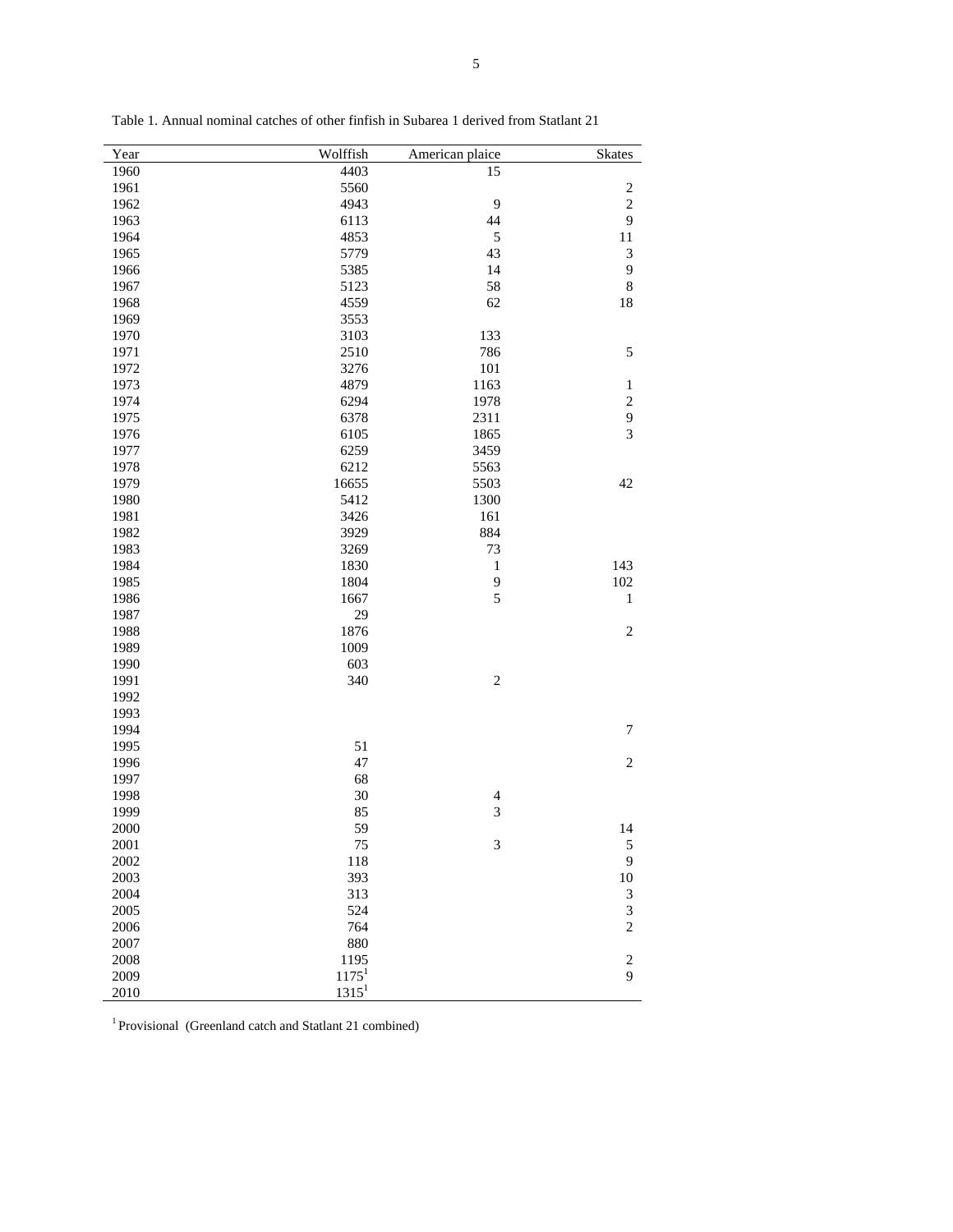

Fig 1. Catches of spotted wolffish and Atlantic wolffish in SA1 combined from 1960 to present.



Fig 2. Catches of American plaice in SA1 from 1960 to present.



Fig 3. Catches of skates in SA1 from 1960 to present.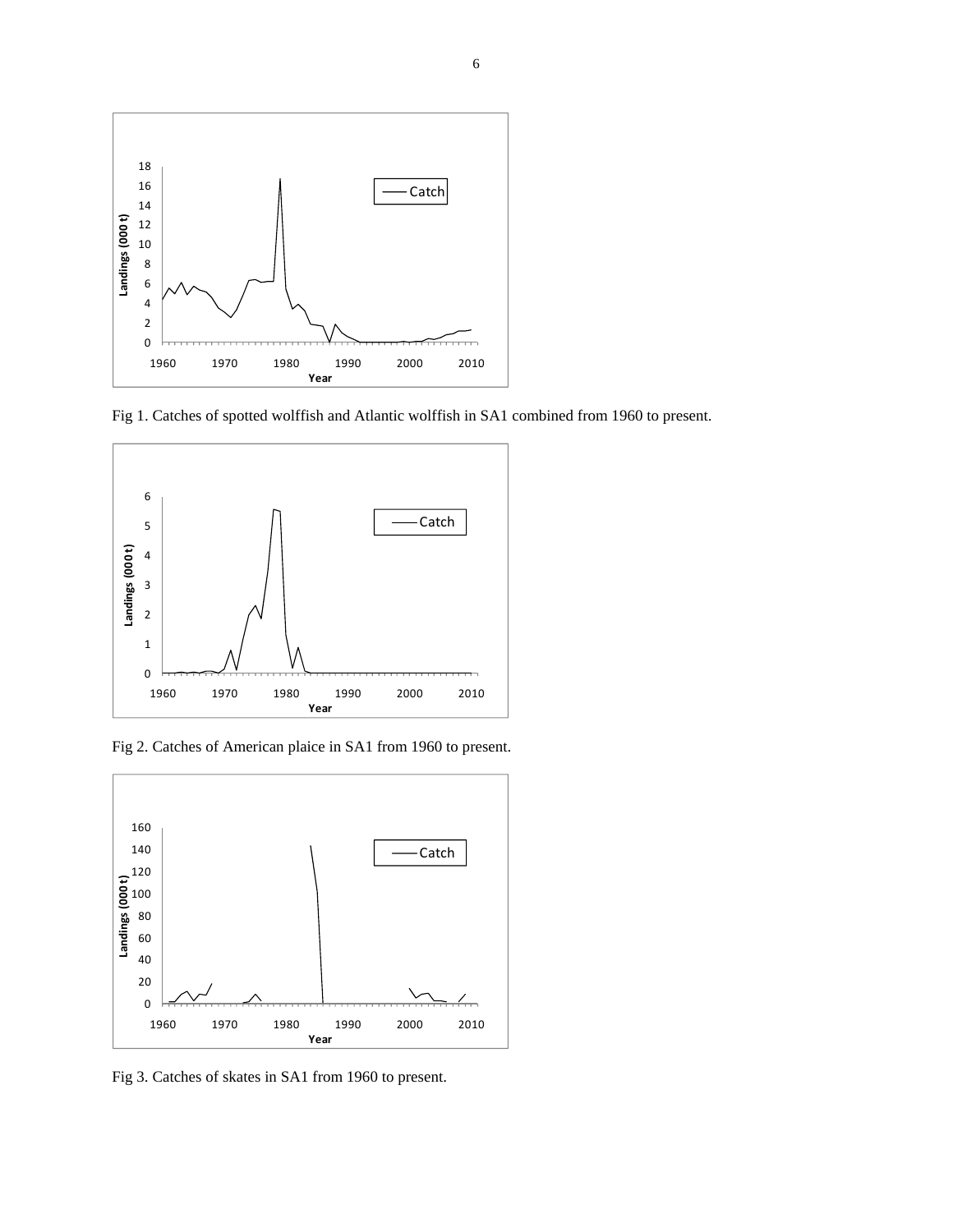

Fig. 4. Finfish in Subarea 1: Biomass indices from The Eu-Germany groundfish surveys and the Greenland shrimp/groundfish survey for American plaice, spotted wolffish, Atlantic wolffish and thorny skate.



7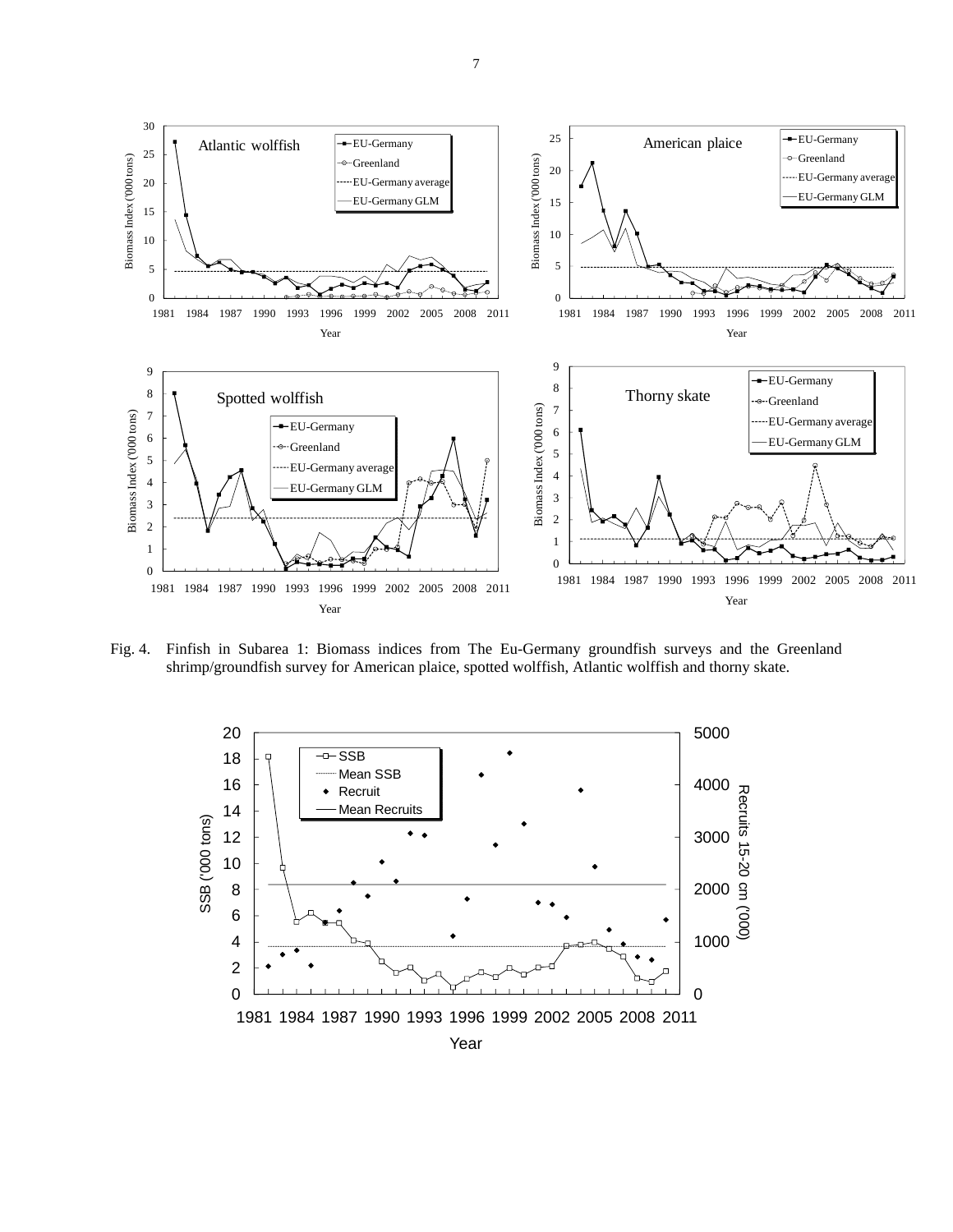

Fig. 5. Atlantic wolffish Subarea 1. SSB and recruitment indices as derived from the Eu-Gernany groundfish survey.

Fig. 6. Atlantic wolffish Subarea 1. SSB-recruitment plot.



Fig. 7. American plaice Subarea 1. SSB and recruitment indices as derived from the EU-Germany groundfish survey.